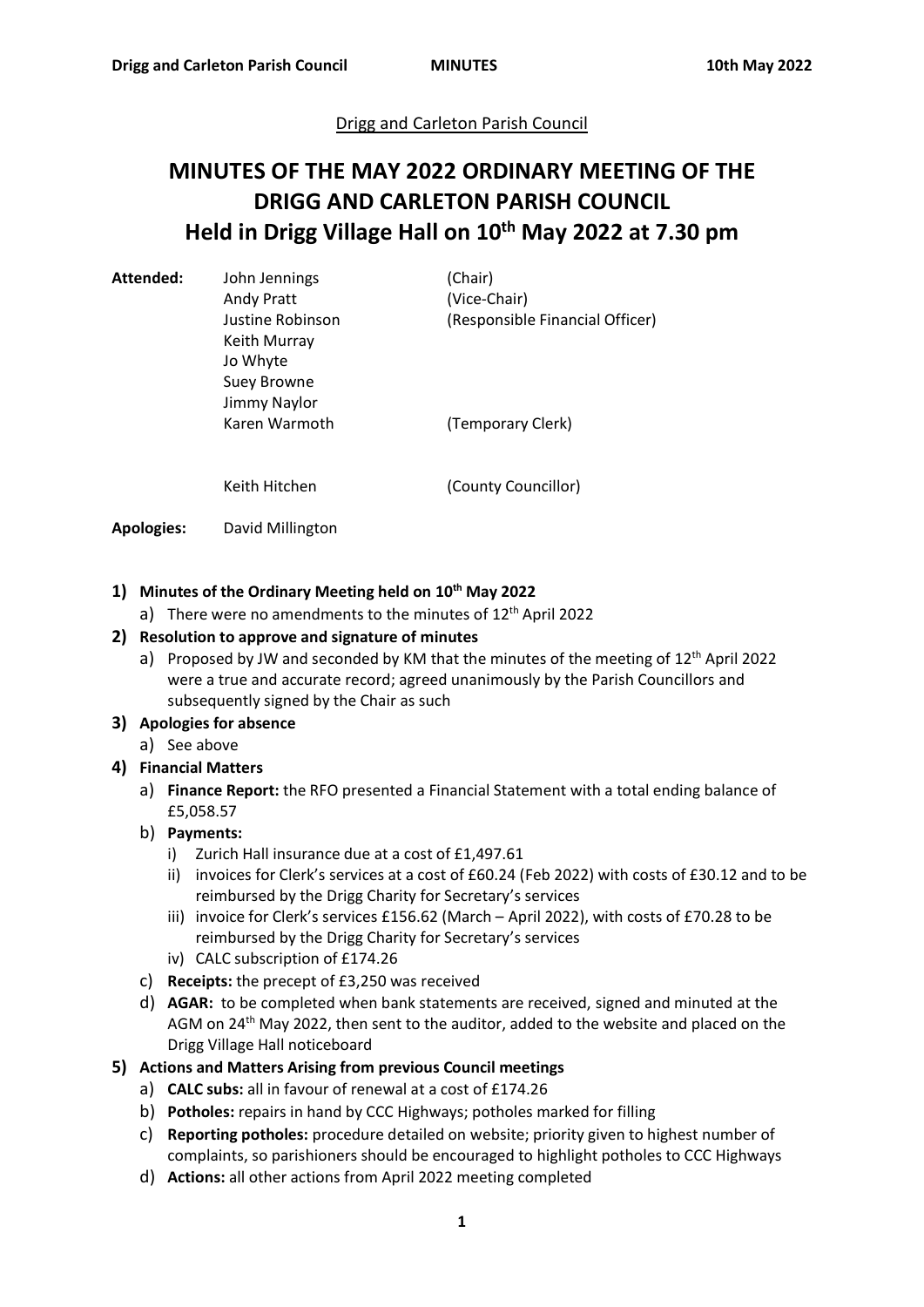#### **6) Reports from County and District Councillors**

- a) **County**: KH had no County Report but requested to return to the Parish Council; matter to be added to the agenda for the next meeting
- b) **Copeland**: AP reported on the CBC AGM on 10<sup>th</sup> May 2022 which elected the same executive as before; this is the last year of CBC before Shadow Authority takes over as Cumberland Council; AP elected as member for Millom Without Ward on 5th May 2022

## **7) Public Participation**

a) No members of the public came forward

## **8) Main Business**

- a) **Highways**: more emails from the parishioner about parking causing an obstruction on Holmrook Hill suggesting the problem is in the evenings. Resolution to bring the matter to the attention of Paul Turner who sits on CRASH. Issue of SIDS raised – to be added to the agenda of the next meeting
- b) **LLWR / NWS**: JJ agreed to circulate the minutes of this meeting; query whether they may be added to the website

## c) **Community Communications:**

- i) **Bench:** re-siting bench (currently sited near Manhole 11). Various sites suggested subject to local landowners' agreement. Resolution to ask parishioners via the website to suggest an appropriate site
- ii) **Refugee funds:** housing refugees is a Govt funded scheme and not within the remit of the Parish Council; household items available for refugees from Millom Network Centre
- d) **CLP:** Village Hall Staircase: although planning application has lapsed, the fee will not be payable again when the form is re-submitted

**Action Point 5/1:** Clerk to email Paul Turner re dangerous parking **Action Point 5/2:** SB to check if LLWR liaison cttee minutes may be shared on the website **Action Point 5/3:** SB to ask via website where locals prefer the bench to be re-sited

#### **9) Received communications**

**a) BHS email:** British Horse Society have emailed asking for Historical Research Volunteers in Cumbria to record legal rights and preserve and reinstate routes

**Action Point 5/4:** Clerk for forward BHS email to SB and to Cumbria Riding Club

#### **10) Planning Applications**

a) No new planning applications made to Copeland BC or to LDNP Planning

#### **11) Reports from Representatives**

- a) **GDF Community Partnership:** Ask the Experts update in Drigg Village Hall on 17th May 2022 all afternoon and early evening; sonar survey of the seabed due in June/July from Drigg to Millom
- b) **LLWR Liaison:** site hours review underway which should reduce the problem of very early morning traffic to the site
- c) **CALC Report**: CALC Newsletter available on their website; AP requested information on NALC's online seminar on Fighting Climate Change

**Action point 5/5:** Clerk to email ticketing info on Fighting Climate Change to AP

## **12) Agenda for next meeting**

- a) Extra-Ordinary General Meeting to transact AGM business
- b) KH to be co-opted as Parish Councillor